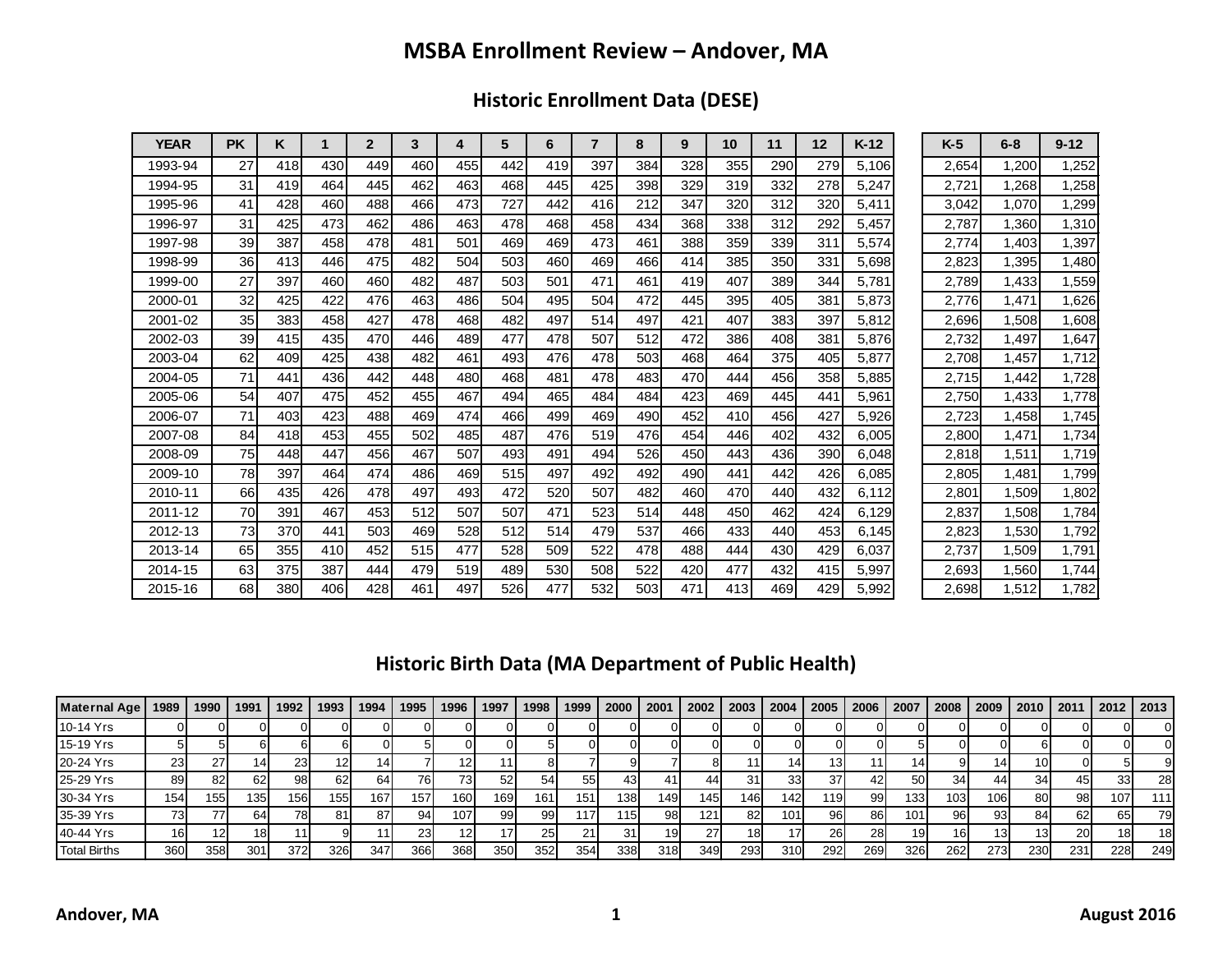## **MSBA Enrollment Review – Andover, MA**

|                      |        | <b>US Census Data</b> |        |        | U Mass Donohue Institute | 2011-2013 Avg |        |                       |
|----------------------|--------|-----------------------|--------|--------|--------------------------|---------------|--------|-----------------------|
| <b>Maternal Age</b>  | 1990   | 2000                  | 2010   | 2015   | 2020                     | 2025          | 2030   | <b>Fertility Rate</b> |
| 10-14 Yrs            | 987    | 1,298                 | 1,343  | 1,328  | 1,141                    | 1,041         | 1,348  | $0.00\%$              |
| 15-19 Yrs            | 1,057  | 1,000                 | 1,171  | 1,069  | 1,070                    | 925           | 853    | $0.00\%$              |
| 20-24 Yrs            | 867    | 434                   | 847    | 835    | 792                      | 810           | 705    | 0.56%                 |
| 25-29 Yrs            | 846    | 570                   | 533    | 878    | 857                      | 820           | 847    | 5.48%                 |
| 30-34 Yrs            | 1,142  | 943                   | 680    | 771    | 1,247                    | 1,195         | 1,143  | 14.90%                |
| 35-39 Yrs            | 1,378  | 1,430                 | 1,088  | 909    | 1.014                    | 1,615         | 1,537  | 6.88%                 |
| 40-44 Yrs            | 1.561  | 1.641                 | 1,362  | 1,137  | 979                      | 1,075         | 1,698  | 1.49%                 |
| <b>Total Females</b> | 15,106 | 16,197                | 17,180 | 17,344 | 17,872                   | 18,752        | 19,738 | 1.37%                 |

#### **Female Population Data**

### **Birth Projections**

| Maternal Age  | 2014            | 2015            | 2016            | 2017 | 2018 | 2019             | 2020 | 2021 | 2022            | 2023 | 2024            | 2025            | 2026 | 2027      | 2028             | 2029 | 2030 |
|---------------|-----------------|-----------------|-----------------|------|------|------------------|------|------|-----------------|------|-----------------|-----------------|------|-----------|------------------|------|------|
| 10-14 Yrs     |                 |                 |                 |      |      |                  |      |      | 0               |      |                 |                 |      | υı        |                  | 01   | 0    |
| 15-19 Yrs     |                 |                 |                 |      |      |                  |      |      | UI              |      |                 |                 |      |           |                  | 01   | 0    |
| 20-24 Yrs     |                 | 5.              |                 |      |      |                  |      |      |                 |      |                 |                 |      |           |                  |      |      |
| 25-29 Yrs     | 44              | 48              | 48              | 48   | 47   | 47               | 47   | 47   | 46              | 46   | 45              | 45              | 45   | 46        | 46               | 46   | 46   |
| 30-34 Yrs     | 112 l           | 115             | 129             | 1431 | 157  | 172 <sub>1</sub> | 1861 | 184  | 183             | 1811 | 1801            | 1781            | 177. | 175       | 1731             | 172  | 170  |
| 35-39 Yrs     | 65              | 63              | 64              | 65   | 67   | 68               | 70   | 78   | 86              | 95   | 103             | 111.            | 110  | 109       | 108 <sup>1</sup> | 107  | 106  |
| 40-44 Yrs     | 18 <sup>1</sup> | 17 <sub>1</sub> | 16 <sub>1</sub> | 16   | 16   | 15               | 15   | 15   | 15 <sup>1</sup> | 15   | 16 <sub>l</sub> | 16 <sub>1</sub> | 18   | <b>20</b> | 22               | 23   | 25   |
| <b>Totals</b> | 244             | 247             | 262             | 277  | 292  | 307              | 322  | 328  | 335             | 341  | 348             | 355             | 354  | 353       | 353              | 352  | 352  |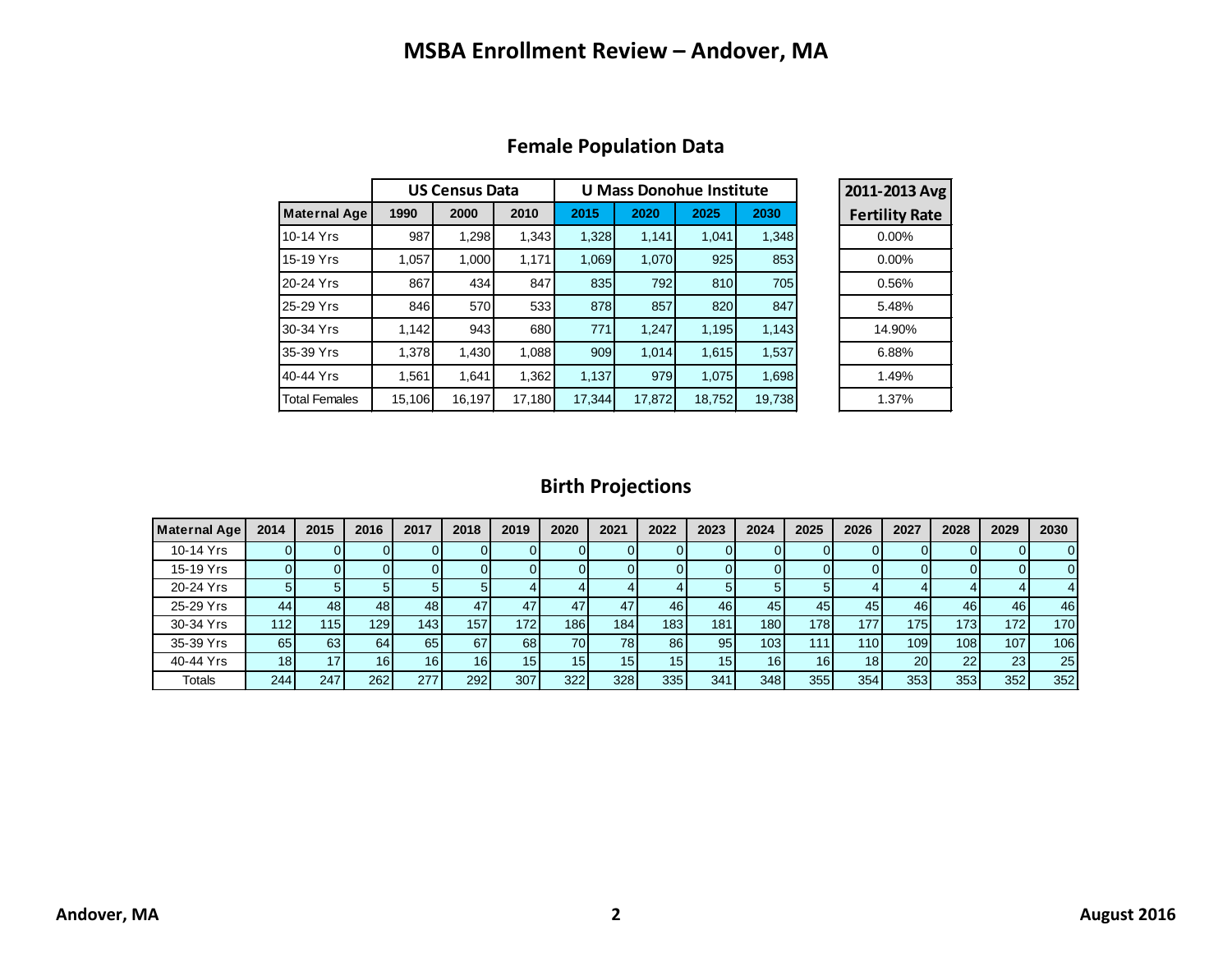

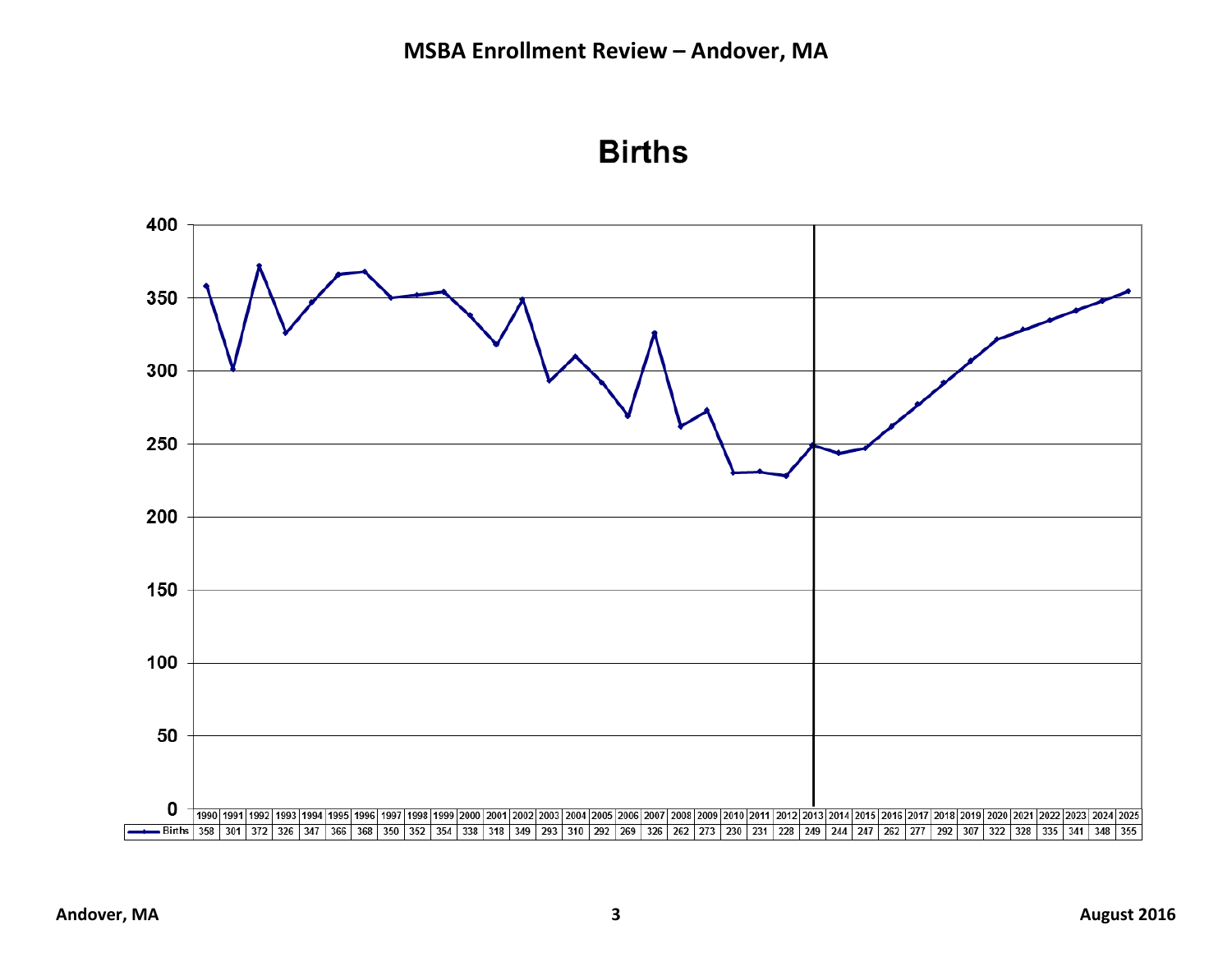

# **Birth to Kindergarten Ratio**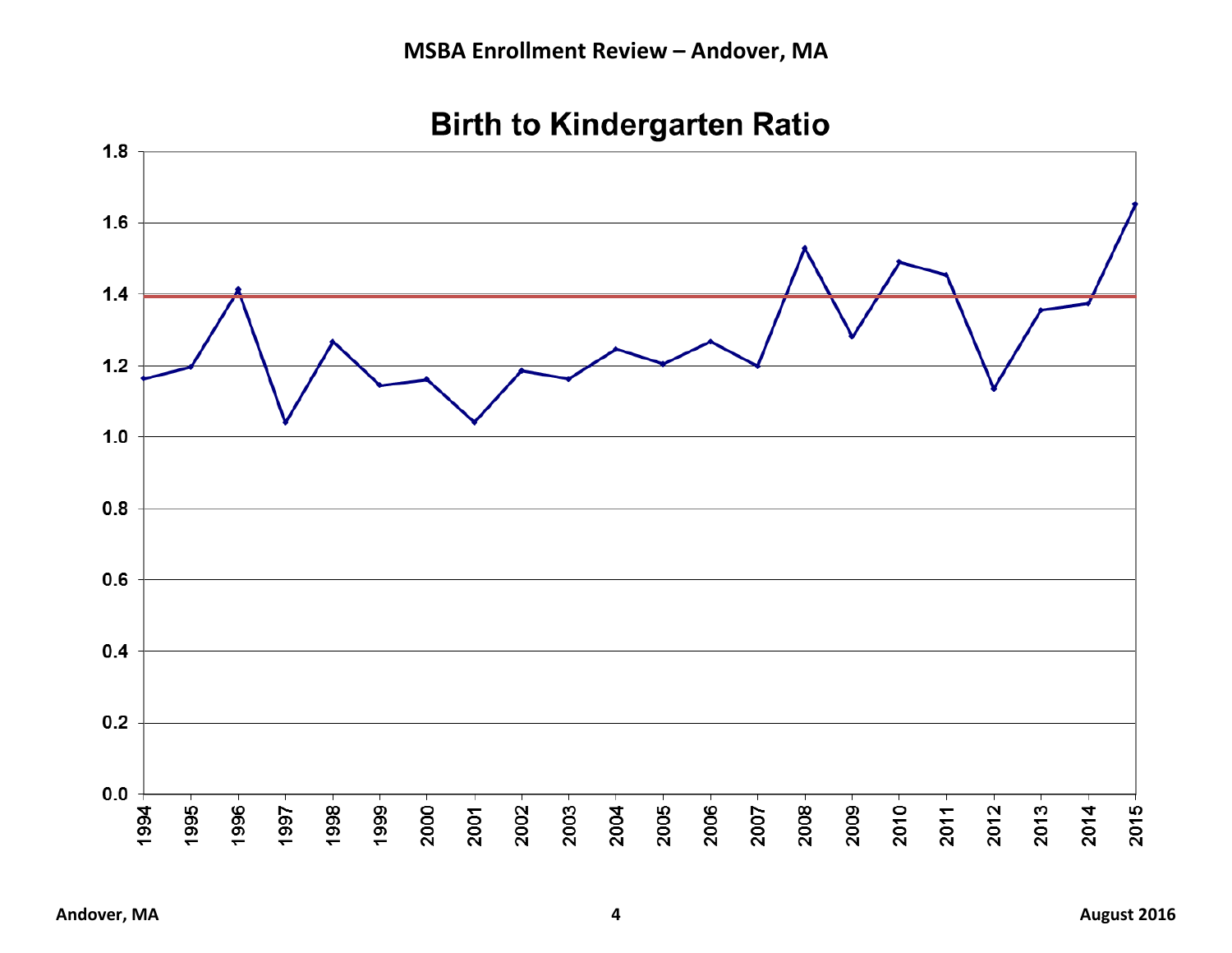## **Grade-to-Grade Ratios - 5 Yr Average**

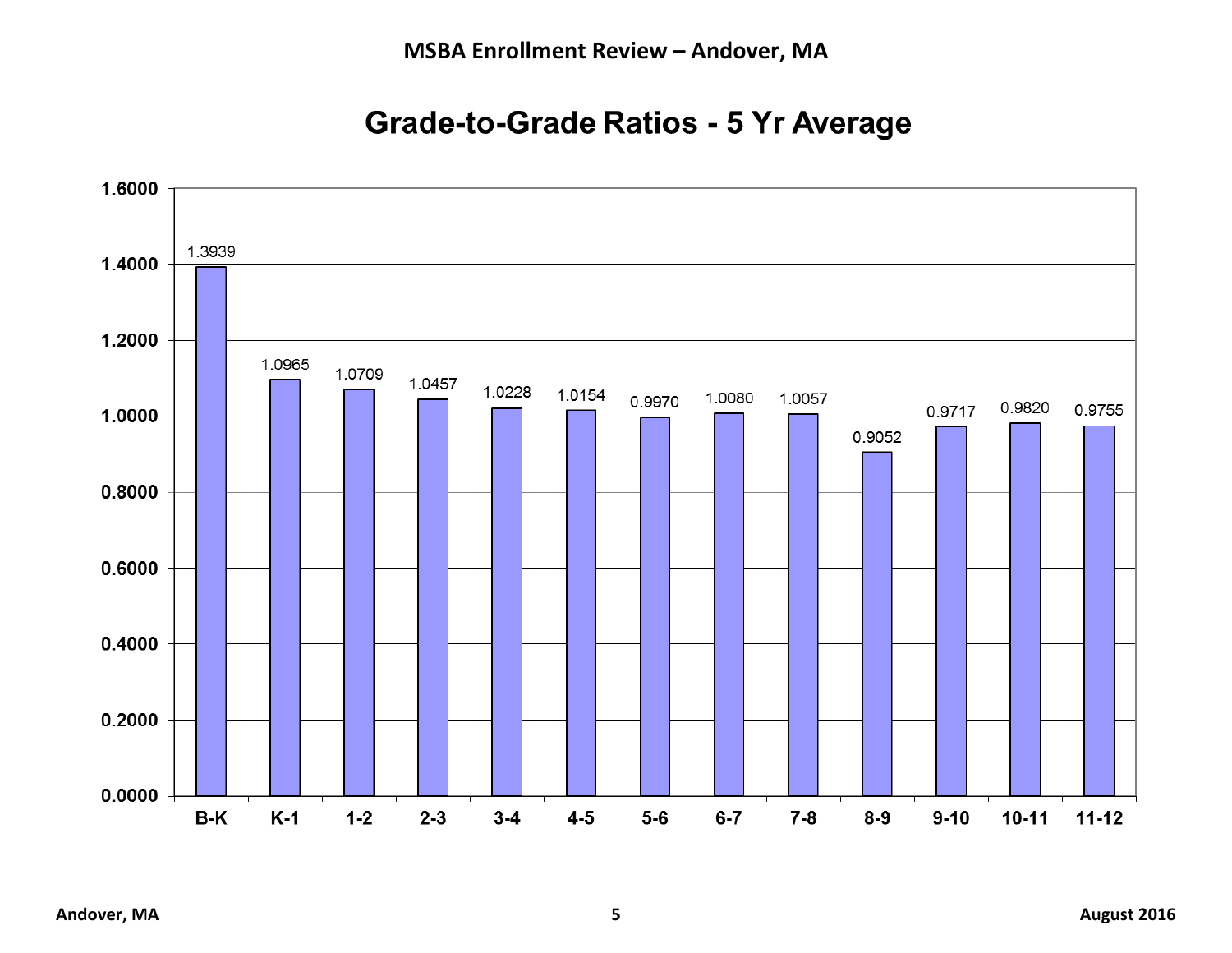## **MSBA Enrollment Review – Andover, MA**

## **Base Enrollment Projections**

| <b>YEAR</b> | K   | 1   | $\overline{2}$ | 3   | 4   | 5   | 6   | $\overline{7}$   | 8   | 9   | 10               | 11  | 12  | TOTAL | $K-5$ | $6 - 8$ | $9 - 12$ |
|-------------|-----|-----|----------------|-----|-----|-----|-----|------------------|-----|-----|------------------|-----|-----|-------|-------|---------|----------|
| 1993        | 418 | 430 | 449            | 460 | 455 | 442 | 419 | 397              | 384 | 328 | 355              | 290 | 279 | 5,106 | 2,654 | 1,200   | 1,252    |
| 1994        | 419 | 464 | 445            | 462 | 463 | 468 | 445 | 425              | 398 | 329 | 319              | 332 | 278 | 5,247 | 2,721 | 1,268   | 1,258    |
| 1995        | 428 | 460 | 488            | 466 | 473 | 727 | 442 | 416              | 212 | 347 | 320              | 312 | 320 | 5,411 | 3,042 | 1,070   | 1,299    |
| 1996        | 425 | 473 | 462            | 486 | 463 | 478 | 468 | 458              | 434 | 368 | 338              | 312 | 292 | 5,457 | 2,787 | 1,360   | 1,310    |
| 1997        | 387 | 458 | 478            | 481 | 501 | 469 | 469 | 473              | 461 | 388 | 359              | 339 | 311 | 5,574 | 2,774 | 1,403   | 1,397    |
| 1998        | 413 | 446 | 475            | 482 | 504 | 503 | 460 | 469              | 466 | 414 | 385              | 350 | 331 | 5,698 | 2,823 | 1,395   | 1,480    |
| 1999        | 397 | 460 | 460            | 482 | 487 | 503 | 501 | 471              | 461 | 419 | 407              | 389 | 344 | 5,781 | 2,789 | 1,433   | 1,559    |
| 2000        | 425 | 422 | 476            | 463 | 486 | 504 | 495 | 504              | 472 | 445 | 395              | 405 | 381 | 5,873 | 2,776 | 1,471   | 1,626    |
| 2001        | 383 | 458 | 427            | 478 | 468 | 482 | 497 | 514              | 497 | 421 | 407              | 383 | 397 | 5,812 | 2,696 | 1,508   | 1,608    |
| 2002        | 415 | 435 | 470            | 446 | 489 | 477 | 478 | 507              | 512 | 472 | 386              | 408 | 381 | 5,876 | 2,732 | 1,497   | 1,647    |
| 2003        | 409 | 425 | 438            | 482 | 461 | 493 | 476 | 478              | 503 | 468 | 464              | 375 | 405 | 5,877 | 2,708 | 1,457   | 1,712    |
| 2004        | 441 | 436 | 442            | 448 | 480 | 468 | 481 | 478              | 483 | 470 | 444              | 456 | 358 | 5,885 | 2,715 | 1,442   | 1,728    |
| 2005        | 407 | 475 | 452            | 455 | 467 | 494 | 465 | 484              | 484 | 423 | 469              | 445 | 441 | 5,961 | 2,750 | 1,433   | 1,778    |
| 2006        | 403 | 423 | 488            | 469 | 474 | 466 | 499 | 469              | 490 | 452 | 410              | 456 | 427 | 5,926 | 2,723 | 1,458   | 1,745    |
| 2007        | 418 | 453 | 455            | 502 | 485 | 487 | 476 | 519              | 476 | 454 | 446              | 402 | 432 | 6,005 | 2,800 | 1,471   | 1,734    |
| 2008        | 448 | 447 | 456            | 467 | 507 | 493 | 491 | 494              | 526 | 450 | 443              | 436 | 390 | 6,048 | 2,818 | 1,511   | 1,719    |
| 2009        | 397 | 464 | 474            | 486 | 469 | 515 | 497 | 492              | 492 | 490 | 441              | 442 | 426 | 6,085 | 2,805 | 1,481   | 1,799    |
| 2010        | 435 | 426 | 478            | 497 | 493 | 472 | 520 | 507              | 482 | 460 | 470              | 440 | 432 | 6,112 | 2,801 | 1,509   | 1,802    |
| 2011        | 391 | 467 | 453            | 512 | 507 | 507 | 471 | 523              | 514 | 448 | 450              | 462 | 424 | 6,129 | 2,837 | 1,508   | 1,784    |
| 2012        | 370 | 441 | 503            | 469 | 528 | 512 | 514 | 479              | 537 | 466 | 433              | 440 | 453 | 6,145 | 2,823 | 1,530   | 1,792    |
| 2013        | 355 | 410 | 452            | 515 | 477 | 528 | 509 | $\overline{522}$ | 478 | 488 | 444              | 430 | 429 | 6,037 | 2,737 | 1,509   | 1,791    |
| 2014        | 375 | 387 | 444            | 479 | 519 | 489 | 530 | 508              | 522 | 420 | 477              | 432 | 415 | 5,997 | 2,693 | 1,560   | 1,744    |
| 2015        | 380 | 406 | 428            | 461 | 497 | 526 | 477 | 532              | 503 | 471 | $\overline{413}$ | 469 | 429 | 5,992 | 2,698 | 1,512   | 1,782    |
| 2016        | 322 | 417 | 435            | 448 | 471 | 505 | 524 | 481              | 535 | 455 | 458              | 406 | 457 | 5,913 | 2,598 | 1,540   | 1,776    |
| 2017        | 318 | 353 | 446            | 455 | 458 | 479 | 503 | 529              | 484 | 484 | 442              | 449 | 396 | 5,795 | 2,509 | 1,516   | 1,771    |
| 2018        | 347 | 348 | 378            | 467 | 465 | 465 | 477 | 507              | 532 | 438 | 471              | 434 | 438 | 5,767 | 2,470 | 1,516   | 1,781    |
| 2019        | 340 | 381 | 373            | 395 | 477 | 472 | 463 | 481              | 510 | 481 | 425              | 462 | 424 | 5,685 | 2,438 | 1,454   | 1,792    |
| 2020        | 344 | 373 | 408            | 390 | 404 | 485 | 471 | 467              | 484 | 462 | 468              | 418 | 451 | 5,623 | 2,404 | 1,422   | 1,799    |
| 2021        | 365 | 378 | 399            | 426 | 399 | 411 | 483 | 474              | 470 | 438 | 449              | 459 | 407 | 5,558 | 2,378 | 1,427   | 1,753    |
| 2022        | 386 | 400 | 404            | 417 | 436 | 405 | 409 | 487              | 477 | 425 | 426              | 441 | 448 | 5,562 | 2,448 | 1,373   | 1,740    |
| 2023        | 407 | 423 | 429            | 423 | 427 | 443 | 404 | 413              | 490 | 432 | 413              | 418 | 430 | 5,550 | 2,552 | 1,307   | 1,693    |
| 2024        | 427 | 446 | 453            | 448 | 433 | 433 | 441 | 407              | 415 | 443 | 420              | 406 | 408 | 5,580 | 2,640 | 1,263   | 1,677    |
| 2025        | 448 | 469 | 478            | 474 | 459 | 439 | 432 | 445              | 410 | 376 | 431              | 412 | 396 | 5,666 | 2,767 | 1,287   | 1,615    |
|             |     |     |                |     |     |     |     |                  |     |     |                  |     |     |       |       |         |          |
| 10 yr avg   | 397 | 432 | 463            | 486 | 496 | 500 | 498 | 505              | 502 | 460 | 443              | 441 | 426 | 6,048 | 2,774 | 1,505   | 1,769    |
| 5 yr avg    | 374 | 422 | 456            | 487 | 506 | 512 | 500 | 513              | 511 | 459 | 443              | 447 | 430 | 6,060 | 2,765 | 1,521   | 1,783    |
| 2 yr avg    | 378 | 397 | 436            | 470 | 508 | 508 | 504 | 520              | 513 | 446 | 445              | 451 | 422 | 5,995 | 2,696 | 1,536   | 1,763    |
| 5 yr proj   | 334 | 374 | 408            | 431 | 455 | 481 | 488 | 493              | 509 | 464 | 453              | 434 | 433 | 5,757 | 2,484 | 1,490   | 1,784    |
| 10 yr proj  | 370 | 399 | 420            | 434 | 443 | 454 | 461 | 469              | 481 | 443 | 440              | 430 | 425 | 5,670 | 2,520 | 1,411   | 1,740    |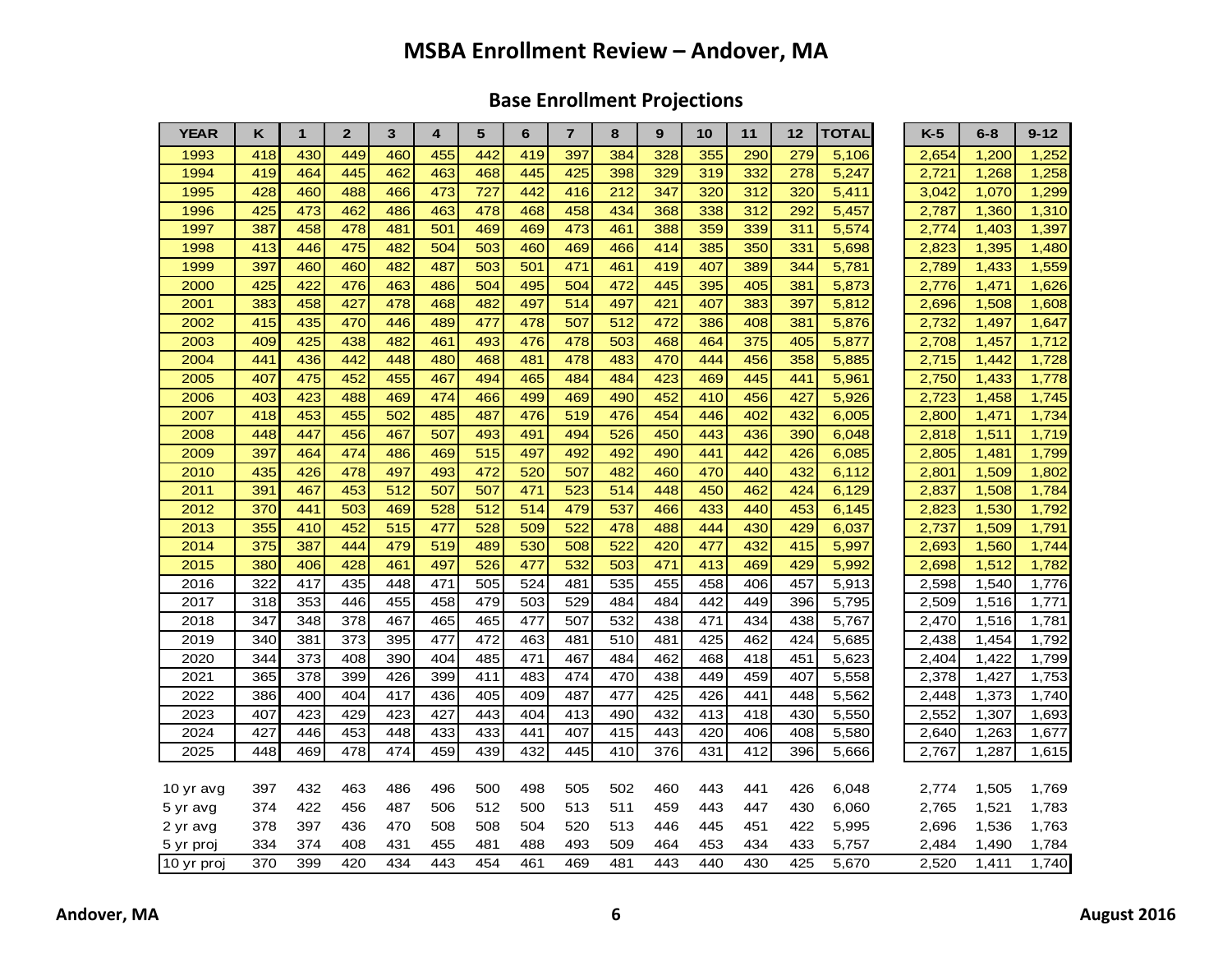